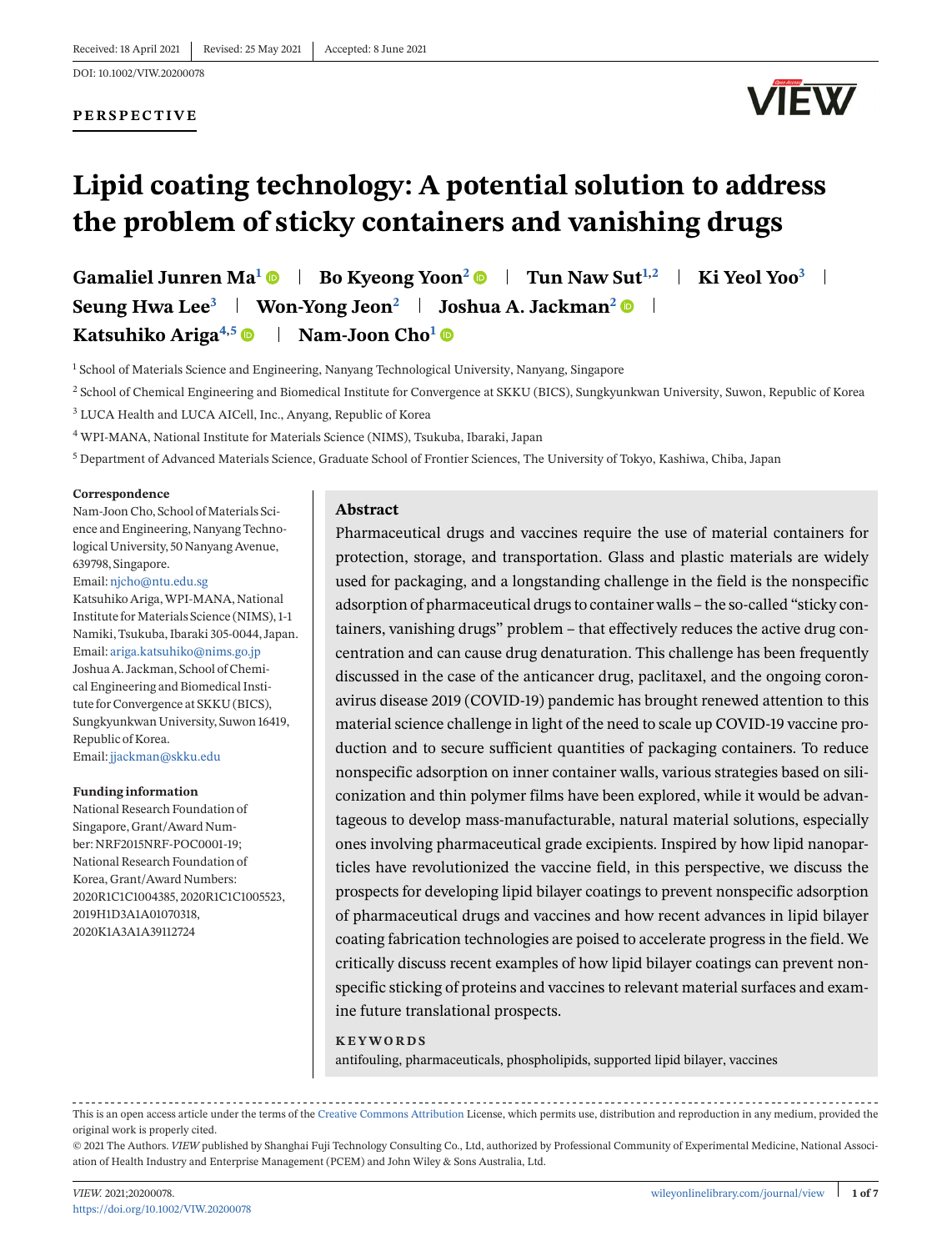

## **1 INTRODUCTION**

The coronavirus disease 2019 (COVID-19) pandemic is one of the most serious global health challenges in modern history<sup>[1](#page-5-0)</sup> and has not only accelerated the development of next-generation vaccines based on messenger ribonucleic acid (mRNA) technology and liposomal delivery systems, $<sup>2</sup>$ </sup> but also brought renewed attention to the issue of global supply chains and packaging materials for storage and distribution. $3-7$  Chief among the material considerations is the selection of primary packaging materials in which to store vaccines and pharmaceutical drugs. $8-12$  Ideal materials would be physically stable and protect the vaccine or drug formulation from degradation, prevent contamination, and minimize interactions between the formulation and inner walls of the packaging material.

Among the different material options, borosilicate glass is widely used to manufacture glass vials but is facing a global shortage due to heightened demand. $13-14$  Plastic vials are also being considered, especially ones with an inner silica  $(SiO<sub>2</sub>)$  coating to minimize nonspecific adsorption events, and there are also various surface functionalization strategies to coat inner vial walls with organosilicate or polymer coatings. $15-17$  Even so, there are still longstanding challenges to prevent the nonspecific adsorption of pharmaceutical drugs to container walls, which has been referred to as the "sticky containers, vanishing drugs" problem. $18$  Indeed, pharmaceutical drugs can adsorb to the container walls, which reduces the effective drug concentration.<sup>19–21</sup> In addition, for certain drug classes, the drug molecules can undergo denaturation in the adsorbed state and, depending on whether the adsorption is irreversible or reversible, the denatured drug molecules can leech and pose adverse immunological risks. $8-9,22-23$  While siliconization and thin polymer films are being explored to coat glass vial walls and minimize nonspecific adsorption, it would be advantageous to develop mass-manufacturable, natural material solutions, especially ones that utilize pharmaceutical grade excipients.

In this perspective, we propose that supported lipid bilayer (SLB) coatings are a promising strategy to precoat container walls and to prevent nonspecific adsorption of pharmaceutical drugs and vaccines. The rapid development and deployment of mRNA vaccines based on liposomal drug delivery systems has highlighted the potential of lipid nanotechnologies to solve a wide range of global health challenges. Importantly, these advances have also reinvigorated interest in lipids as pharmaceutically accepted carriers and excipients and led to increased global manufacturing capabilities for pharmaceuticalgrade lipid materials. Coupled with recent advances in SLB fabrication technologies, there is excellent potential

to mass-manufacture lipid bilayer coatings for medical packaging, with compelling advantages over inorganic and polymer alternatives.

# **2 LIPID BILAYER FABRICATION TECHNOLOGIES**

SLBs are ultrathin, two-dimensional lipid bilayer coatings that can self-assemble on various types of surfaces, including borosilicate glass and silica, and consist of a single bilayer of phospholipid molecules.<sup>24–25</sup> The effectiveness of SLB coatings to inhibit nonspecific adsorption of various classes of biological macromolecules and nanoparticles, such as proteins, virus particles, and cells, is well-established, and zwitterionic-phospholipid-based SLB coatings have demonstrated superior performance to albumin- and polymer-based coatings.  $26-29$  However, conventional methods of SLB coating fabrication are technically challenging and hardly scalable, which has limited widespread acceptance of SLB coatings for practical applications.

One of the most widely used methods to fabricate SLBs involves the adsorption and spontaneous rupture of lipid vesicles onto a solid surface<sup>[30–32](#page-5-0)</sup> – a process called "vesicle fusion" (Figure [1\)](#page-2-0). On certain surfaces, vesicles can adsorb and either remain intact or rupture to form an SLB depending on the vesicle-substrate interaction strength. $33$  The specific outcome is highly dependent on the surface type, especially atomic composition,  $34$  along with vesicle properties (e.g., size,  $35-36$  lipid composition,  $37$ lipid concentration<sup>38</sup>) and environmental conditions (e.g., osmotic pressure,  $39$  solution pH,  $40$  temperature,  $41$  divalent cations<sup>42</sup>). In practice, the vesicle fusion method only works on silica-based materials, has limited production scalability, and is mainly used in scientific laboratories working on membrane-related topics. Moreover, specialized equipment is required to produce lipid vesicles with suitable properties for vesicle fusion, thus creating high know-how and cost barriers that limit mass manufacturing possibilities.

In light of these shortcomings, there have been extensive efforts by our groups and others to develop more scalable SLB fabrication methods, $43$  including the solvent-assisted lipid bilayer (SALB) and bicelle methods (Figure [2\)](#page-2-0). Both of these methods and their competitive merits are briefly introduced below:

The SALB method involves simply dissolving phospholipid molecules in a water-miscible organic solvent, typically isopropyl alcohol, and phospholipids tend to selfassemble into inverted micelles or stay as monomers in organic solvent[.44](#page-6-0) Then, the lipid solution is incubated with a solid surface, followed by a solvent-exchange step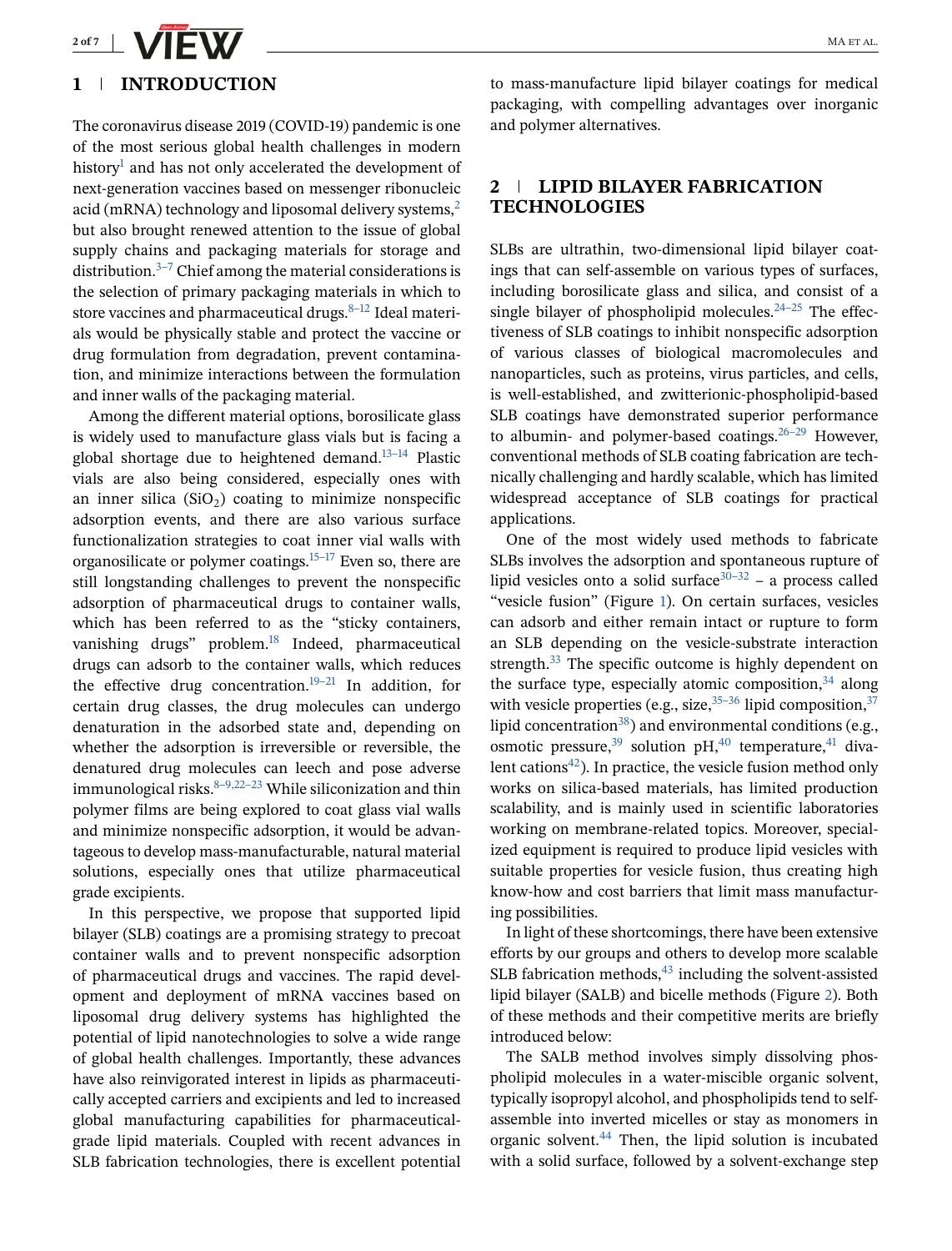#### **Vesicle Fusion**

<span id="page-2-0"></span>

**FIGURE 1** Vesicle fusion method for SLB fabrication. Step-by-step illustration of the vesicle fusion process. Lipid vesicles with well-defined properties are first produced using specialized equipment and then added to a solid surface, upon which they adsorb and can spontaneously rupture to form an SLB if vesicle-substrate interactions are sufficiently strong. Using the vesicle fusion method, successful SLB fabrication is mainly limited to silica-based materials. Adapted with permission from ref. [43.](#page-6-0) Copyright 2020, American Chemical Society

#### **Solvent-Assisted Lipid Bilayer**



**FIGURE 2** Emerging material science strategies for SLB fabrication. Step-by-step illustration of the SALB and bicelle methods. Top row: The SALB method involves dissolving lipids in a water-miscible organic solvent, depositing the lipid solution on a solid surface, and exchanging organic solvent with aqueous solvent. Bottom row: The bicelle method utilizes bicellar nanostructures composed of long-chain (yellow) and short-chain (red) phospholipids, which adsorb, rupture, and fuse to form an SLB composed of long-chain phospholipids. Adapted with permission from ref. [43.](#page-6-0) Copyright 2020, American Chemical Society

to replace the organic solvent with an aqueous solvent.<sup>[45](#page-6-0)</sup> This latter process causes deposited phospholipids to eventually form a lamellar-phase nanostructure on the solid surface, resulting in an SLB coating. Compared to vesicle fusion, the SALB method is advantageous because it does not require vesicle preparation and can work with otherwise-intractable surfaces such as gold. $46-47$  However, the SALB method can be sensitive to the lipid concentration and solvent-exchange flow conditions, and hence optimization is warranted on a case-by-case basis. $46-50$ 

While the SALB method has compelling features, there is also interest in developing more robust fabrication methods that do not require organic solvent and are relatively insensitive to the operating parameters used in the SLB fabrication process. Among the different options, the bicelle method has attracted widespread interest because it requires minimal freeze-thaw-vortex processing to form bicellar nanostructures composed of longand short-chain phospholipids, requires much lower bulk lipid concentrations to form SLBs compared to other methods, and works in fully aqueous conditions and across a wide range of environmental conditions. $51-53$ While long-chain phospholipids are abundantly available, one initially limiting aspect of the bicelle method was the need to include short-chain phospholipids, which are far less common and relatively expensive; a commonly used one is 1,2-dihexanoyl-*sn*-glycero-3-phosphocholine (DHPC)[.29,53–55](#page-5-0) However, recent progress has demonstrated the potential to use bicellar nanostructures composed of long-chain phopsholipids and low cost, widely available free fatty acids or monoglycerides to effectively and affordably fabricate SLBs.<sup>56–58</sup> Hence, bicelles are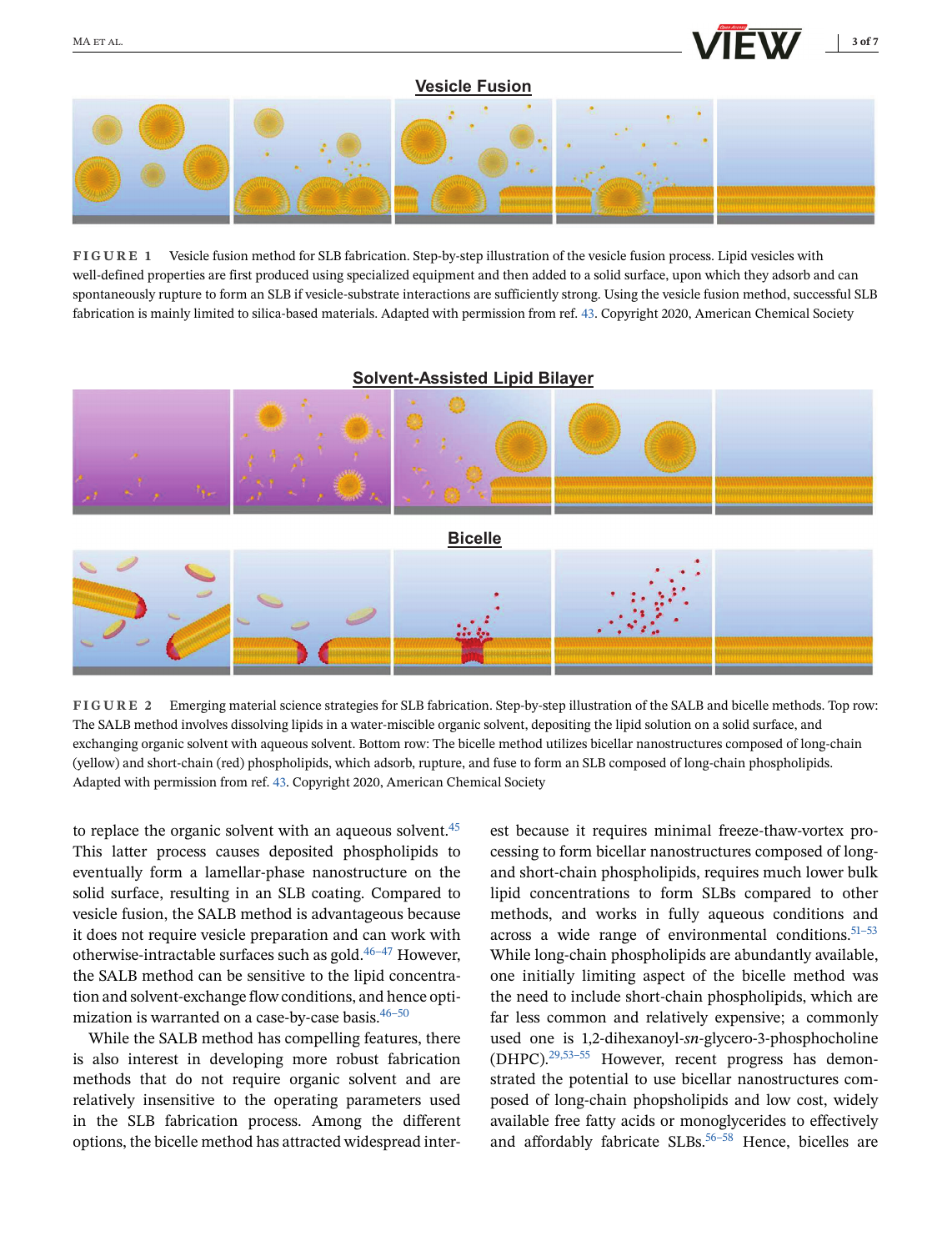

**FIGURE 3** Evaluation of protein adsorption onto silica surfaces. Quartz crystal microbalance-dissipation (QCM-D) data corresponding to protein adsorption onto bare and supported lipid bilayer (SLB)-coated silica surfaces. (A) Time-resolved ΔF shifts due to protein adsorption. (B) Acoustic mass values corresponding to data in panel (A). Vesicle, SALB, and Bicelle refer to the fabrication methods that were used to make the SLB. BSA, HSA, and RSA refer to bovine, human, and rat serum albumin, respectively. Data are compiled from our laboratories and refs. [65, 67, 69](#page-6-0)

an attractive tool to mass-manufacture SLB coatings on account of robust fabrication, simple processing, and lowcost materials.

# **3 APPLICATION EXAMPLES**

We next discuss how SLB coatings can inhibit the nonspecific adsorption of proteins and other biological materials by revisiting findings from the scientific literature and comparing protein adsorption results obtained on bare and SLB-coated silica surfaces. Indeed, silica surfaces have often been suggested as a low-adsorption substrate to minimize protein adsorption $19,21$  while literature findings show that SLB coatings can significantly enhance antifouling performance. $26-29$  The use of surface-sensitive measurement techniques to track protein adsorption kinetics and corresponding adlayer properties is a popular experimental strategy that has been used by our groups and others.<sup>59–71</sup> In Figure 3, we present quartz crystal microbalance-dissipation (QCM-D) data that are compiled from our laboratories and demonstrate the utility of SLB coatings to inhibit protein adsorption on silica surfaces.

The QCM-D technique tracks time-resolved resonance frequency (ΔF) and energy dissipation (ΔD) shifts when proteins adsorb onto bare or SLB-coated silica surfaces, and these measurement signals reflect adlayer mass and viscoelastic properties, respectively.<sup>72–73</sup> Representative QCM-D ΔF signals are presented for various proteins – serum albumins from different species, lysozyme, immunoglobulin G antibody, and fibrinogen – at different

bulk concentrations adsorbing onto bare and SLB-coated silica surfaces (Figure 3A). The results show that proteins can adsorb to varying degrees on bare silica surfaces while protein adsorption onto SLB-coated silica surfaces is effectively nullified.

The QCM-D ΔF signal at saturation can also be further analyzed to determine the adsorbed protein mass,  $74$  and the corresponding data are presented in Figure 3B. For example, bovine serum albumin (BSA) is a widely studied model protein and  $>200$  ng/cm<sup>2</sup> BSA adsorbs onto bare silica surfaces while  $\langle 5 \text{ ng/cm}^2 \text{ BSA }$  adsorbs onto SLBcoated silica surfaces. These results demonstrate that SLB coatings can inhibit nonspecific protein adsorption on silica surfaces.

In a more practical context, these findings also have implications for preventing nonspecific protein adsorption to glass vials. For example, when 0.1 mg/ml BSA protein in an aqueous solution is incubated in a glass vial, the solution-phase protein concentration changes over time due to nonspecific protein adsorption on the glass walls (Figure [4A\)](#page-4-0). There was a negligible change in the bulk protein concentration after 1-min incubation but an <sup>∼</sup>36% decrease after 10-h incubation. In addition, when a 0.1 mg/ml BSA protein solution was successively transferred between 10 glass vials, there was a decrease in the bulk protein concentration after each transfer step (2-min incubation per vial) (Figure [4B\)](#page-4-0).

After 10 transfer steps, the bulk protein concentration decreased by <sup>∼</sup>37%. In marked contrast, when the same transfer process was applied to SLB-coated glass vials, there was negligible change in the bulk protein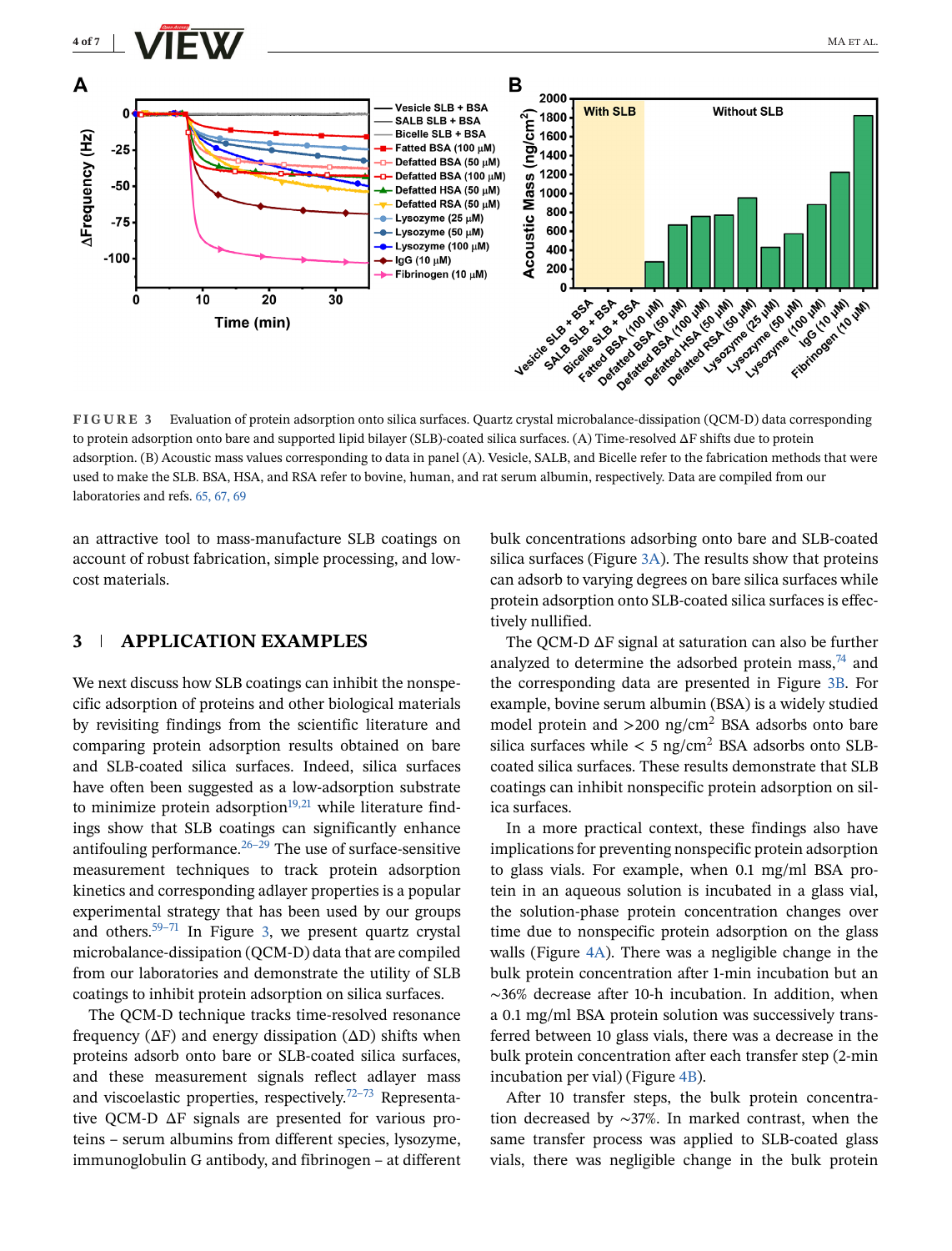<span id="page-4-0"></span>

**FIGURE 4** Inhibition of nonspecific protein adsorption by lipid coating technology. (A) Effect of incubation time on solution-phase BSA concentration in a glass vial. (B and C) Change in BSA protein concentration in bare (B) and supported lipid bilayer (SLB)-coated (C) glass vials after successive transfers. The initial BSA concentration was 0.1 mg/ml. Methods for protein concentration determination are described in ref. [70](#page-6-0)



**FIGURE 5** Evaluation of seasonal influenza vaccine adsorption onto silica surfaces. Quartz crystal microbalance-dissipation (QCM-D) data corresponding to vaccine adsorption onto bare and supported lipid bilayer (SLB)-coated silica surfaces. (A) Time-resolved ΔF shifts due to vaccine-related material adsorption. SALB and Bicelle refer to the fabrication methods that were used to make the SLB. (B) Acoustic mass values corresponding to data in panel (A)

concentration even after 10 transfer steps (Figure 4C). As such, SLB coatings have excellent potential to coat vial surfaces and minimize nonspecific protein adsorption.

In addition to minimizing nonspecific adsorption of purified proteins such as BSA, SLB coatings can also inhibit the adsorption of medical products such as vaccines. An example is the SKYCellflu Quadrivalent seasonal vaccine for multiple influenza A and B virus strains, which is an inactivated split virus vaccine and is typically made from virus particles cultured from cells that are then disrupted using a detergent.<sup>75–76</sup> While this vaccine mainly contains viral antigen proteins (0.12 mg/ml), it also possibly contains other subviral components (i.e., viral nucleic acids and proteins) as well as cell culture-related impurities (e.g., host cell proteins and glycosaminoglycans).<sup>77–78</sup> Representative QCM-D  $\Delta$ F signals are presented for nonspecific vaccine-related material adsorption onto bare and SLB-coated silica surfaces

(Figure 5A). While  $>600 \text{ ng/cm}^2$  vaccine-related mass adsorbs onto bare silica surfaces,  $\langle 20 \text{ ng/cm}^2$  vaccinerelated mass adsorbs onto SLB-coated silica surfaces (Figure 5B). This finding demonstrates that the SLB coating can inhibit nonspecific adsorption of the wide range of biomacromolecules found in the vaccine composition.

# **4 CONCLUSION AND OUTLOOK**

While SLB coatings have long attracted interest for potential antifouling applications, recent progress in the development of streamlined and manufacturing-compatible SLB fabrication technologies along with heightened interest in medical packaging innovations due to the ongoing COVID-19 pandemic are creating new opportunities for SLB coatings to become mainstream technology solutions to overcome the longstanding problem of "sticky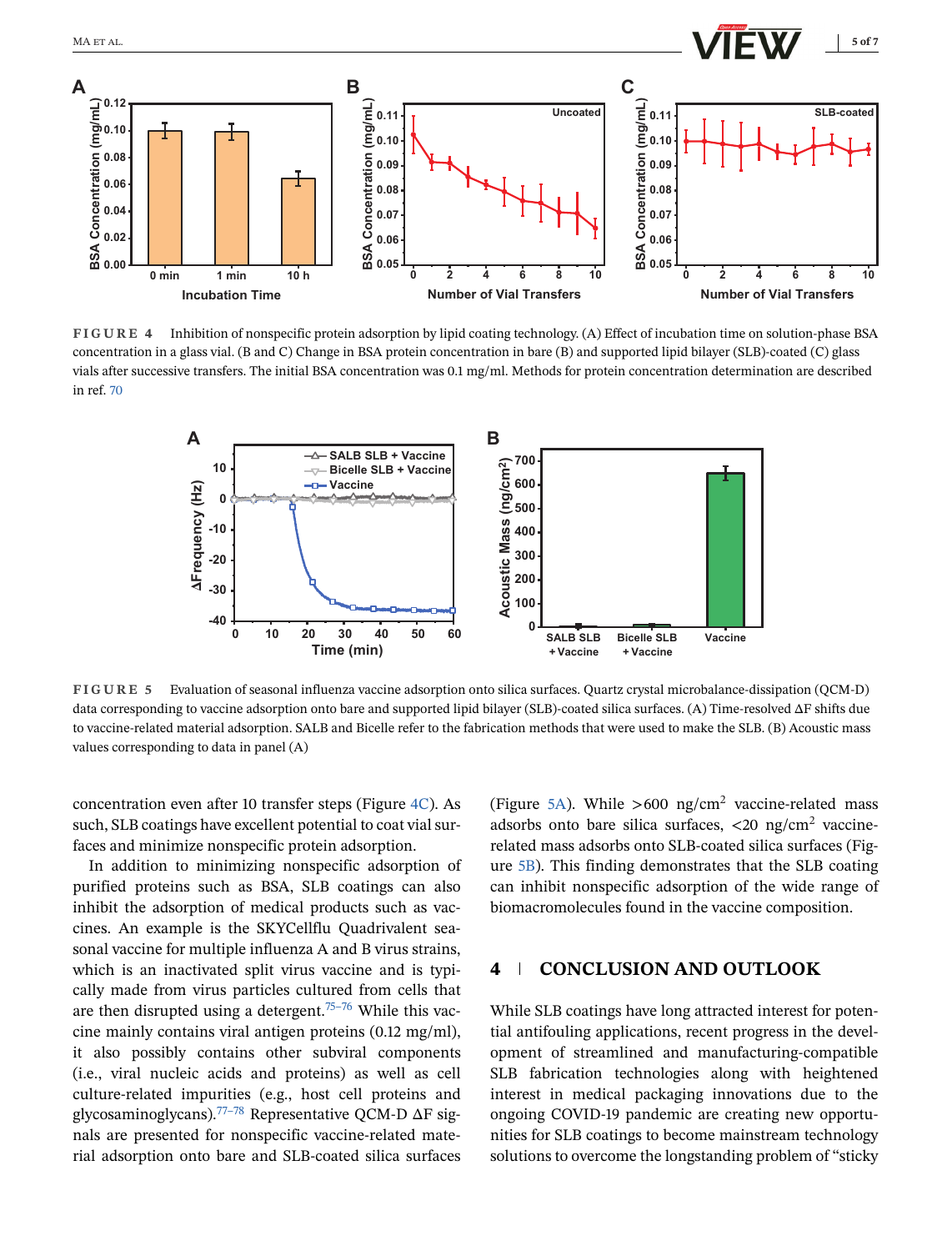<span id="page-5-0"></span>

containers, vanishing drugs." Indeed, SLB coatings have several practical advantages over existing inorganic and polymer functionalization strategies, in terms of natural material sourcing, low cost, production ease, biocompatibility, and high performance. From a nanoscience perspective, the lipid coating technology is also an important example of the nanoarchitectonics concept<sup>79–80</sup> and demonstrates how molecular self-assembly driven by physical interactions at the nanoscale can give rise to ordered lipid assemblies with high functional performance.

### **ACKNOWLEDGMENTS**

This work was supported by the National Research Foundation of Singapore through a Proof-of-Concept grant (NRF2015NRF-POC0001-19) and by National Research Foundation of Korea (NRF) grants funded by the Korean government (MSIT) (2020R1C1C1004385 and 2020R1C1C1005523). In addition, this work was supported by Brain Pool Program through the National Research Foundation of Korea (NRF) funded by the Ministry of Science and ICT (2019H1D3A1A01070318). This research was also supported by the International Research & Development Program of the National Research Foundation of Korea (NRF) funded by the Ministry of Science and ICT (2020K1A3A1A39112724).

## **CONFLICT OF INTEREST**

Nam-Joon Cho and Joshua A. Jackman are inventors on patents and patent applications related to supported lipid bilayer coatings, including US patent number 10,427,124, U.S. patent number 10,787,470, and PCT patent number US2019/047518. Nam-Joon Cho is a founder of, Ki Yeol Yoo and Seung Hwa Lee are employees of, and Joshua A. Jackman is a scientific advisor to LUCA Health and LUCA AICell Inc., which are developing lipid-related diagnostic and therapeutic technologies. The other authors declare no competing interests.

#### **ORCID**

*Gamaliel Junren Ma* [https://orcid.org/0000-0002-6740-](https://orcid.org/0000-0002-6740-1031) [1031](https://orcid.org/0000-0002-6740-1031)

*Bo Kyeong Yoon* <https://orcid.org/0000-0003-4535-1552> Joshua A. Jackman<sup>1</sup> [https://orcid.org/0000-0002-1800-](https://orcid.org/0000-0002-1800-8102) [8102](https://orcid.org/0000-0002-1800-8102)

*Katsuhiko Ariga* <https://orcid.org/0000-0002-2445-2955> *Nam-Joon Cho* <https://orcid.org/0000-0002-8692-8955>

#### **REFERENCES**

- 1. B. Gates, *N. Engl. J. Med.* **2020**, *382*, 1677.
- 2. A. Khurana, P. Allawadhi, I. Khurana, S. Allwadhi, R. Weiskirchen, A. K. Banothu, D. Chhabra, K. Joshi, K. K. Bharani, *Nano Today* **2021**, *38*, 101142.
- 3. R. Shretta, N. Hupert, P. Osewe, L. J. White, *BMJ Global Health* **2021**, *6*, e005273.
- 4. R. Forman, S. Shah, P. Jeurissen, M. Jit; E. Mossialos, *Health Policy* **2021**, *125*, 553.
- 5. J. H. Kim, F. Marks, J. D. Clemens, *Nat. Med.* **2021**, *27*, 205.
- 6. When Bottles (as in Medical Vials) Become the Bottleneck, [https://www.ismworld.org/supply-management-news-and](https://www.ismworld.org/supply-management-news-and-reports/news-publications/inside-supply-management-magazine/blog/2020-09/when-bottles-as-in-medical-vials-become-the-bottleneck/)[reports/news-publications/inside-supply-management](https://www.ismworld.org/supply-management-news-and-reports/news-publications/inside-supply-management-magazine/blog/2020-09/when-bottles-as-in-medical-vials-become-the-bottleneck/)[magazine/blog/2020-09/when-bottles-as-in-medical-vials](https://www.ismworld.org/supply-management-news-and-reports/news-publications/inside-supply-management-magazine/blog/2020-09/when-bottles-as-in-medical-vials-become-the-bottleneck/)[become-the-bottleneck/](https://www.ismworld.org/supply-management-news-and-reports/news-publications/inside-supply-management-magazine/blog/2020-09/when-bottles-as-in-medical-vials-become-the-bottleneck/) (accessed: April 2021).
- 7. E. Nunez, S. Salzman, *ABC News* **2020**.
- 8. C. Pinholt; R. A. Hartvig, N. J. Medlicott, L. Jorgensen, *Expert Opin. Drug Delivery* **2011**, *8*, 949.
- 9. M. Wang, Y. Li, P. Srinivasan, Z. Hu, R. Wang, A. Saragih, M. Repka, S. Murthy, *AAPS Pharm. Sci. Tech.* **2018**, *19*, 3681.
- 10. J. Li, M. E. Krause, X. Chen, Y. Cheng, W. Dai, J. J. Hill, M. Huang, S. Jordan, D. LaCasse, L. Narhi, *AAPS J*. **2019**, *21*, 1–17.
- 11. D. Jain, S. S. Mahammad, P. P. Singh, R. Kodipyaka, *Drug Dev. Ind. Pharm.* **2019**, *45*, 1403.
- 12. S. Yoneda, T. Torisu, S. Uchiyama, *Expert Opin. Drug Deliv.* **2021**, *18*, 459.
- 13. Even if a Successful Coronavirus Vaccine is Developed, Billions Could Struggle to Access It Because of a Global Shortage of Glass Vials, [https://www.businessinsider.com/](https://www.businessinsider.com/coronavirus-vaccine-glass-vial-shortage-could-delay-global-rollout-2020-5) [coronavirus-vaccine-glass-vial-shortage-could-delay-global](https://www.businessinsider.com/coronavirus-vaccine-glass-vial-shortage-could-delay-global-rollout-2020-5)[rollout-2020-5](https://www.businessinsider.com/coronavirus-vaccine-glass-vial-shortage-could-delay-global-rollout-2020-5) (accessed: April 2021).
- 14. Exclusive: Bottlenecks? Glass vial makers prepare for COVID-19 vaccine, [https://www.reuters.com/article/](https://www.reuters.com/article/us-health-coronavirus-schott-exclusive-idUSKBN23J0SN) [us-health-coronavirus-schott-exclusive-idUSKBN23J0SN](https://www.reuters.com/article/us-health-coronavirus-schott-exclusive-idUSKBN23J0SN) (accessed: April 2021).
- 15. Vials Vital for COVID-19 Vaccine, [https://cen.acs.org/materials/](https://cen.acs.org/materials/Vials-vital-COVID-19-vaccine/98/i37) [Vials-vital-COVID-19-vaccine/98/i37](https://cen.acs.org/materials/Vials-vital-COVID-19-vaccine/98/i37) (accessed: April 2021).
- 16. K. Höger, J. Mathes, W. Frieß, *J. Pharm. Sci.* **2015**, *104*, 34.
- 17. K. Höger, T. Becherer, W. Qiang, R. Haag, W. Frieß, S. Küchler, *Eur. J. Pharm. Biopharm.* **2013**, *85*, 756.
- 18. Sticky Containers, Vanishing Drugs, [https://blogs.sciencemag.](https://blogs.sciencemag.org/pipeline/archives/2008/08/29/sticky_containers_vanishing_drugs) [org/pipeline/archives/2008/08/29/sticky\\_containers\\_](https://blogs.sciencemag.org/pipeline/archives/2008/08/29/sticky_containers_vanishing_drugs) [vanishing\\_drugs](https://blogs.sciencemag.org/pipeline/archives/2008/08/29/sticky_containers_vanishing_drugs) (accessed: April 2021).
- 19. K. Kristensen, J. R. Henriksen, T. L. Andresen, *PLoS One* **2015**, *10*, e0122419.
- 20. B. Eu, A. Cairns, G. Ding, X. Cao, Z.-Q. Wen,*J. Pharm. Sci.* **2011**, *100*, 1663.
- 21. M. Goebel-Stengel, A. Stengel, Y. Taché, J. R. Reeve Jr, *Anal. Biochem.* **2011**, *414*, 38.
- 22. M. Rabe, D. Verdes, S. Seeger, *Adv. Colloid Interface Sci.* **2011**, *162*, 87.
- 23. Y. F. Yano, *J. Phys. Condens. Matter* **2012**, *24*, 503101.
- 24. L. K. Tamm, H. M. McConnell, *Biophys. J.* **1985**, *47*, 105.
- 25. I. Czolkos, A. Jesorka, O. Orwar, *Soft Matter* **2011**, *7*, 4562.
- 26. K. Glasmästar, C. Larsson, F. Höök, B. Kasemo, *J. Colloid Interface Sci.* **2002**, *246*, 40.
- 27. E. C. Yusko, J. M. Johnson, S. Majd, P. Prangkio, R. C. Rollings, J. Li, J. Yang, M. Mayer, *Nat. Nanotechnol.* **2011**, *6*, 253.
- 28. F. Persson, J. Fritzsche, K. U. Mir, M. Modesti, F. Westerlund, J. O. Tegenfeldt, *Nano Lett*. **2012**, *12*, 2260.
- 29. J. N. Belling, L. K. Heidenreich, J. H. Park, L. M. Kawakami, J. Takahashi, I. M. Frost, Y. Gong, T. D. Young, J. A. Jackman, S. J. Jonas, *ACS Appl. Mater. Interfaces* **2020**, *12*, 45744.
- 30. C. Keller, B. Kasemo, *Biophys. J.* **1998**, *75*, 1397.